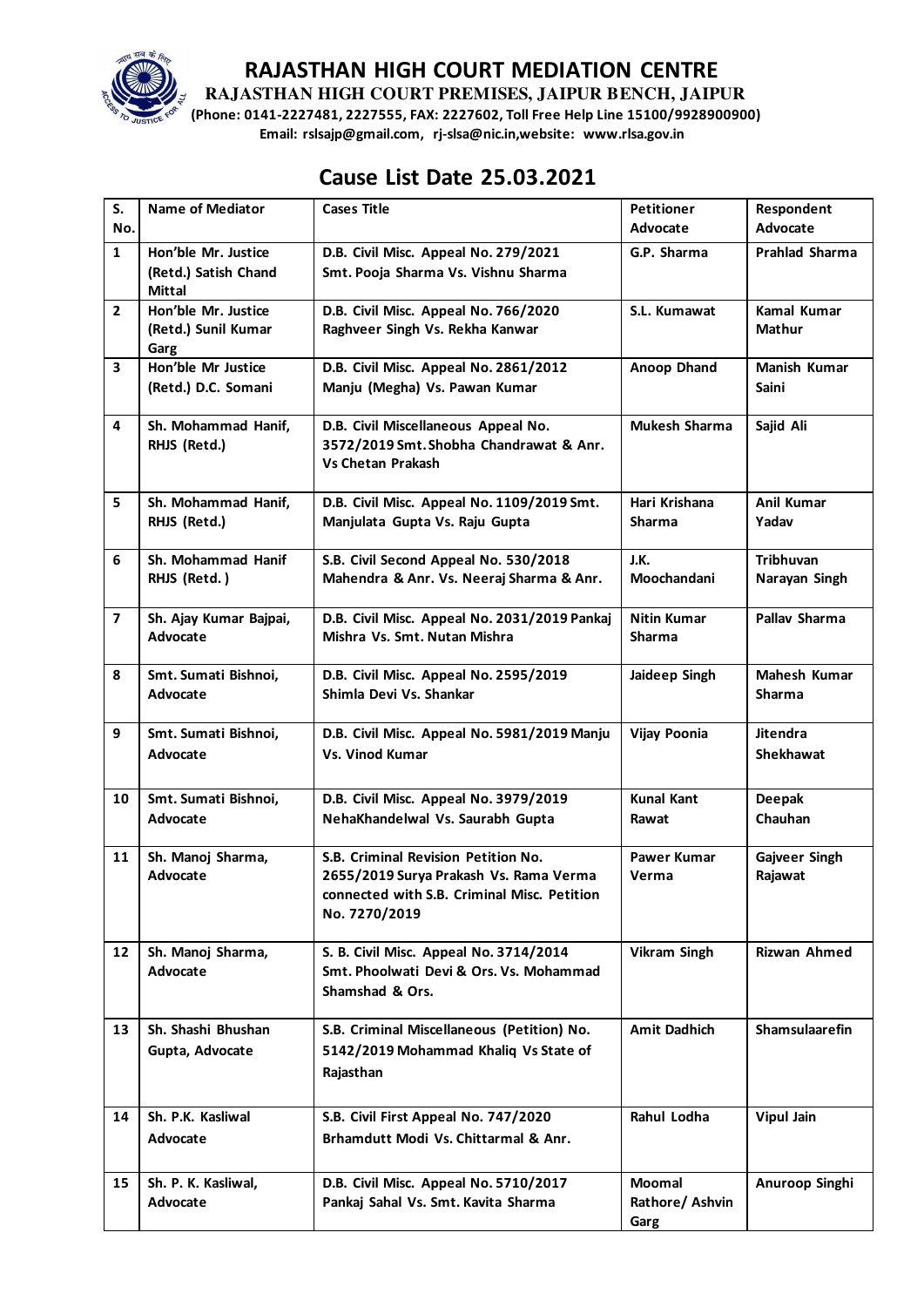

**RAJASTHAN HIGH COURT PREMISES, JAIPUR BENCH, JAIPUR** 

**(Phone: 0141-2227481, 2227555, FAX: 2227602, Toll Free Help Line 15100/9928900900) Email: rslsajp@gmail.com, rj-slsa@nic.in,website: www.rlsa.gov.in** 

| 16 | Sh. Harish Kumar<br>Tripathi, Advocate | S. B. Criminal Misc. Bail Application No.<br>2261/2020 Arun Kumar Vs. State of Raj. | Mahendra<br>Shandilya | Chandragupt<br>Chopra/ Anil<br>Kumar Upman |
|----|----------------------------------------|-------------------------------------------------------------------------------------|-----------------------|--------------------------------------------|
| 17 | Sh. S.P. Mathur,<br>Advocate           | D.B. Civil Misc. Appeal No. 456/2020<br>Smt. Shivani Koolwal Vs. Naveen Koolwal     | Ajay Kumar Jain       | Sudesh Bansal                              |

**Learned Advocates are requested to get such matters referred to Mediation Centre, which in their opinion can be mutually settled by the parties on persuasion by trained Mediators, especially the matters arising out of matrimonial/ family disputes – divorce petitions, maintenance, custody of children, suit for injunction and/or declaration, partition, specific performance, recovery of possession, money suits, disputes between the landlord and tenant, Negotiable Instruments Act, Company matters and the matters of like nature. Learned Advocates may also provide the list of such cases to the Registrar (Judicial) Hon'ble Rajasthan High Court, Bench at Jaipur.** 

**By Order** 

 **Special Secretary (Mediation & Arbitration) Rajasthan State Legal Services Authority**  الم المسابق المسابق المسابق المسابق المسابق المسابق المسابق المسابق المسابق المسابق المسابق المسابق المسابق ا<br>المسابق المسابق المسابق المسابق المسابق المسابق المسابق المسابق المسابق المسابق المسابق المسابق المسابق المس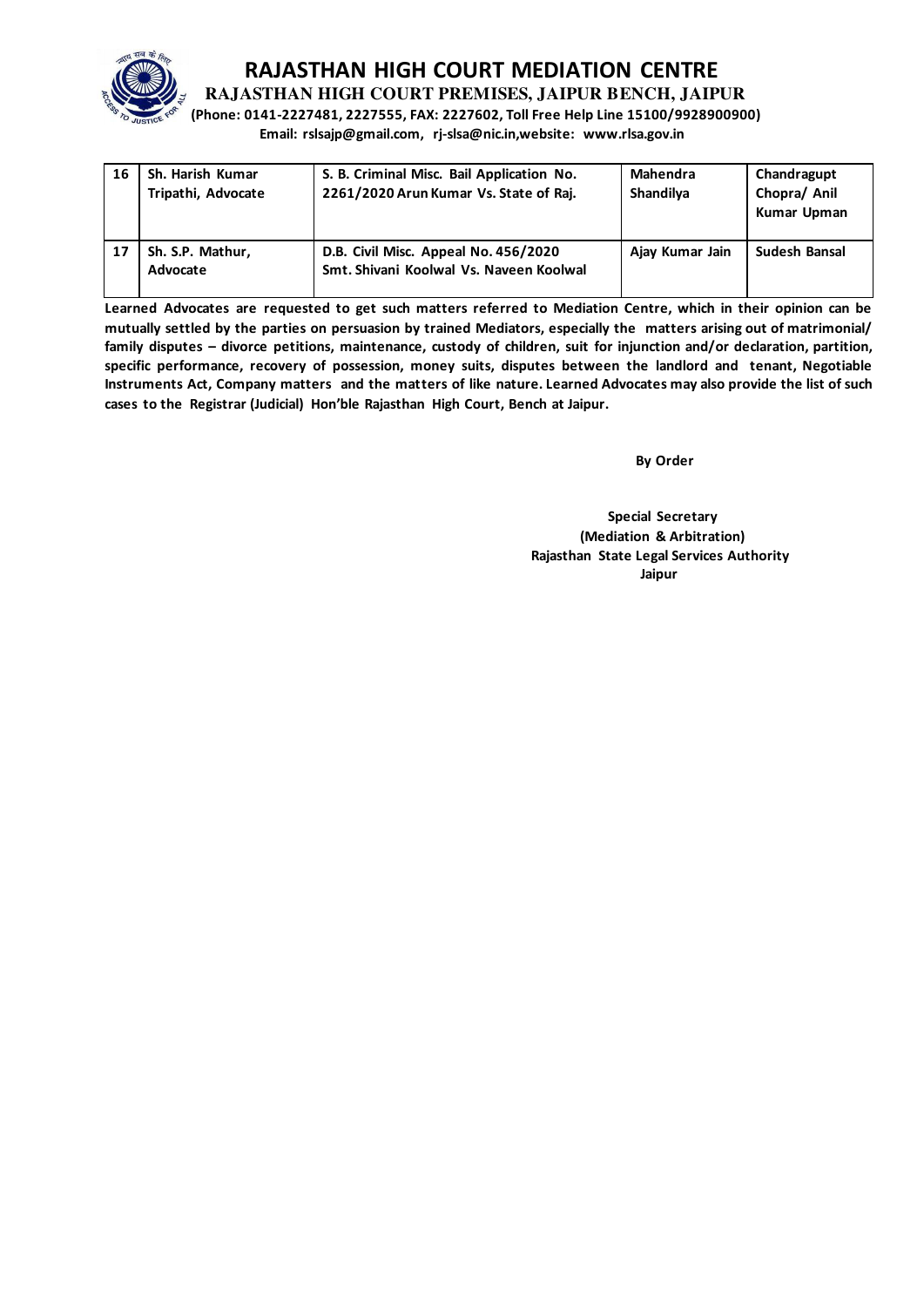

**RAJASTHAN HIGH COURT PREMISES, JAIPUR BENCH, JAIPUR** 

**(Phone: 0141-2227481, 2227555, FAX: 2227602, Toll Free Help Line 15100/9928900900) Email: rslsajp@gmail.com, rj-slsa@nic.in,website: www.rlsa.gov.in** 

# **Cause List Date 26.03.2021**

| S.                      | <b>Name of Mediator</b>                                         | <b>Cases Title</b>                                                                                                     | <b>Petitioner</b>                | Respondent                                               |
|-------------------------|-----------------------------------------------------------------|------------------------------------------------------------------------------------------------------------------------|----------------------------------|----------------------------------------------------------|
| No.                     |                                                                 |                                                                                                                        | Advocate                         | Advocate                                                 |
| $\mathbf{1}$            | Hon'ble Mr. Justice<br>(Retd.) Prashant Kumar<br><b>Agarwal</b> | PIM Application No. 158/2020<br>Bank of India Vs. M/s Om Saheb Enterprises                                             | Ajay Shukla                      | <b>Nirmal Kumar</b>                                      |
| $\overline{2}$          | Hon'ble Mr. Justice<br>(Retd.) Prashant Kumar<br>Agarwal        | PIM Application No. 86/2020 Pelikan Dossier<br>Pvt. Ltd. Vs. Autolite (India) Ltd. & Anr.                              | <b>Anand Sharma</b>              | <b>Virendra Singh</b><br>Rathore                         |
| $\mathbf{3}$            | Hon'ble Mr. Justice<br>(Retd.) Prashant Kumar<br>Agarwal        | S.B. Cr. Misc. Petition No. 6628/2016 with<br>5894/2016 & 227/2017 Renu@Munnu Vs<br><b>State of Rajasthan</b>          | Jaikishan Yogi,<br>S.K. Saxena   | M.K. Kaushik                                             |
| 4                       | Sh. Gyan Prakash<br>Pandey, RHJS (Retd.)                        | D.B. Civil Misc. Appeal No. 761/2020<br>Smt. Sulekha Kanwar Vs. Shri Abhay Singh<br>Charan                             | <b>Shashank</b><br><b>Sharma</b> | Namo Narayan<br>Sharma /<br>Banwari Lal<br><b>Sharma</b> |
| 5                       | Sh Gyan Prakash<br>Pandey, RHJS (Retd.)                         | D.B. Civil Misc. Appeal No. 1131/2020<br>Narendra Singh Vs. Smt. Pinki @<br>Jaya<br>Kanwar                             | <b>Hanuman</b><br>Choudhary      | Krishan Pratap<br>Singh                                  |
| 6                       | Ms. Chandra kanta<br>Gupta, RHJS (Retd.)                        | D.B. Civil Misc. Appeal No. 437/2021<br>Manju Solanki Vs. Bhawani Singh                                                | Ravi Kumar<br><b>Kasliwal</b>    | Amitabh Jatav                                            |
| $\overline{\mathbf{z}}$ | Sh. J.P. Goyal,<br>Sr. Advocate                                 | S.B. Civil Misc. Appeal No. 3755/2016<br>Smt. Suman Vs. Satyapal                                                       | Sanjay Mehla                     | Anil Jain                                                |
| 8                       | Sh. Suresh pareek,<br>Sr. Advocate                              | D.B. Civil Misc. Appeal No. 4621/2018<br>Gambheer Singh Vs. Machhala                                                   | Rajneesh Gupta                   | S.K. Beniwal                                             |
| 9                       | Sh. Ashwani Chobisa,<br>Advocate                                | D.B. Civil Misc. Appeal No. 233/2019<br>Rajendra Duggad Vs. Smt. Geeta                                                 | <b>Mahendra</b><br>Kumar Jain    | Manisha Surana                                           |
| 10                      | Sh. Ashwani Chobisa,<br>Advocate                                | S.B. Civil Writ Petition No. 21851/2018<br>Ashish Joshi Vs. Ritu Joshi                                                 | Aakash Gupta                     | Manish Sharma<br>/ Lakshya<br>Pareek                     |
| 11                      | Sh. Harish Kumar<br>Tripathi, Advocate                          | S.B. Civil Transfer Application No. 113/2020<br>Smt. Sonu Bairwa Vs. Ramavtar                                          | Devenshu<br>Sharma               | <b>Ajeet Singh</b><br>Devenda                            |
| 12                      | Sh. Harish Kumar<br>Tripathi, Advocate                          | S.B. Civil Transfer Application No. 112/2020<br>Smt. Monu Bairwa Vs. Kartar                                            | Devenshu<br><b>Sharma</b>        | <b>Ajeet Singh</b><br><b>Devenda</b>                     |
| 13                      | Sh. Ashok Sharma<br>Advocate                                    | D.B. Civil Misc. Appeal No. 3427/2019<br>Jagdish Prasad Sharma Vs. Smt. Hemlata                                        | Alok Chaturvedi                  |                                                          |
| 14                      | Sh. Alok Garg, Advocate                                         | D.B. Civil Misc. Appeal No. 765/2020 Smt.<br>Taruna Vs. Rajesh                                                         | Vikas Sharma                     | Janardan Pandit<br>Garge                                 |
| 15                      | Smt. Nirmala Sharma,<br>Advocate                                | S.B. Criminal Misc. Petition No. 8223/2018<br>Bhavik Bharat Shah & Ors. Vs. State of<br>Rajasthan                      | Raunak Singhvi                   | <b>Divyesh</b><br>Maheshwari                             |
| 16                      |                                                                 | PIM Application No. 39/2021<br>Shivakriti<br>International<br>Limited<br>Vs.<br>Chintpurni Engineering Works Pvt. Ltd. | <b>Abhishek</b><br>Shivpuri      |                                                          |